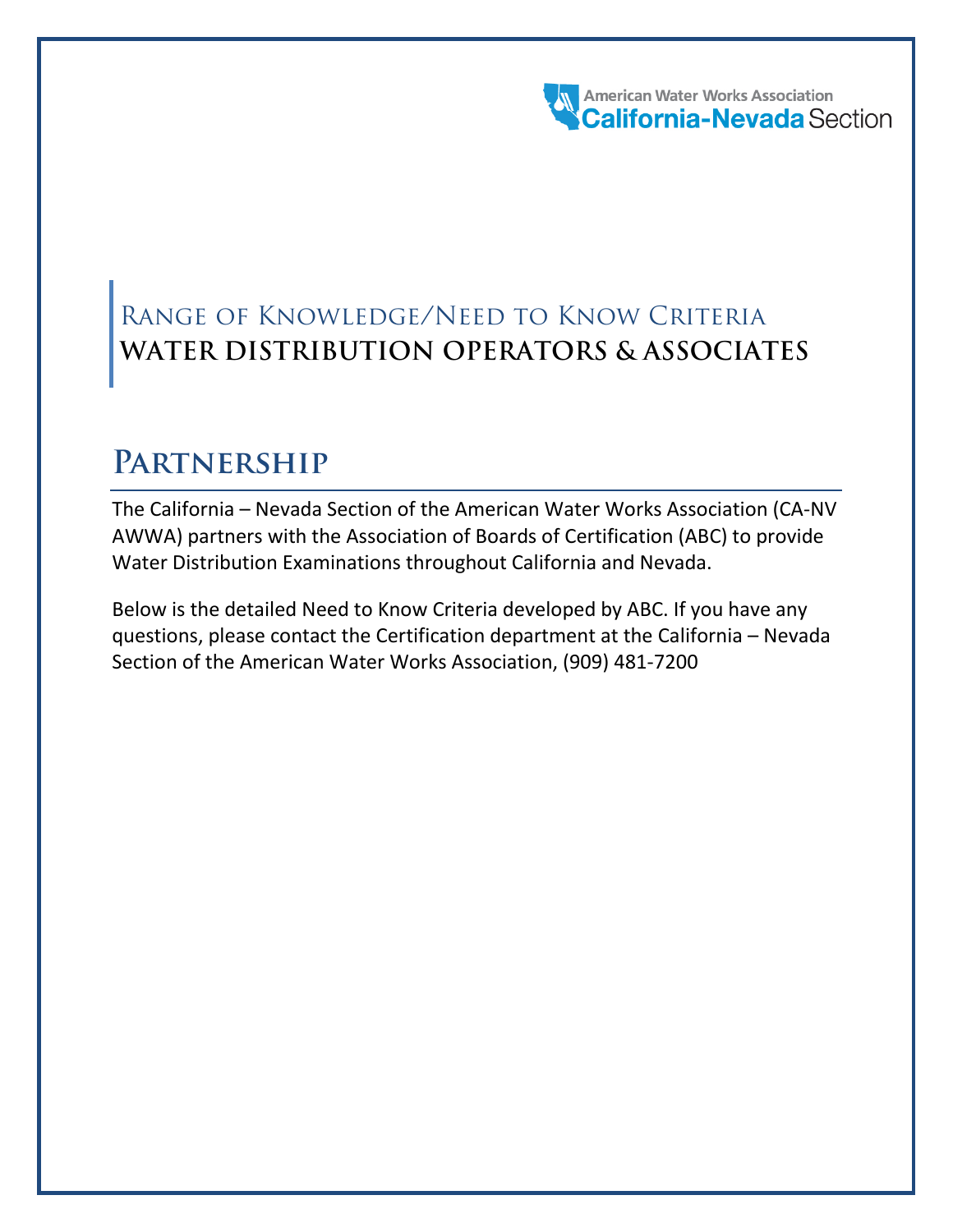# **Introduction**

As part of the development of its certification exams, the Association of Boards of Certification (ABC) conducted a job analysis of water distribution operators in 2008. As part of this process, ABC conducted a national survey of distribution operators. This *Need-to-Know Criteria* was developed from the results of ABC's 2008 distribution operator job analysis.

# **How the** *Need-to-Know* **Criteria Was Developed**

# *Review of Task Survey*

The results of the 2008 task survey were provided to the ABC Distribution V&E Committee. In the task survey, operators rated job tasks and capabilities for frequency of performance and seriousness of inadequate or incorrect performance. These two rating scales were used because they provide useful information (i.e., how critical each task is and how frequently each task is performed) pertaining to certification. Of the 147 operators who completed the survey, 23% were class I operators, 37% were class II operators, 23% were class III operators, and 17% were class IV operators.

# *Committee Ratings*

The Distribution V&E Committee met in September 2008 to begin development of the new *Need-to-Know Criteria*. During their meeting, the committee rated the job tasks and capabilities found in the job analysis as essential, useful or not need-to-know and identified the level of knowledge (i.e., comprehension, application, analysis) required by operators for each task.

# *Analysis of Ratings*

The committee ratings were combined with the operator ratings from the task survey to form a composite criticality rating. The composite criticality ratings and percentage of operators reporting that they performed the tasks were used to determine what is covered on each level of certification exam.

# **Core Competencies**

The essential tasks and capabilities that were identified through this process are called the core competencies. The following pages list the core competencies for distribution operators. The core competencies are clustered into the following job duties:

- System Design
- Monitor, Evaluate and Adjust Disinfection
- Comply with Drinking Water Regulations
- Water Quality Parameters and Sampling
- System Inspection
- Install Equipment
- Operate Equipment
- Evaluate and Maintain Equipment
- Perform Security, Safety and Administrative Duties

The level of knowledge (i.e., comprehension, application, analysis) required for each task is also identified in the following pages.

- **Comprehension** is the most basic level of understanding and remembering. Items written at the comprehension level require examinees to recognize, remember, or identify important ideas.
- Items written at the **application** level require examinees to interpret, calculate, predict, use or apply information and solve problems.
- Items written at the **analysis** level require examinees to compare, contrast, diagnose, examine, analyze, and relate important concepts.

The level of knowledge is a hierarchy from basic comprehension to analysis. The level of knowledge tested is cumulative. Therefore, tasks identified as application may include questions written at both the application and comprehension levels. Tasks identified as analysis may include questions written at the comprehension, application and analysis levels.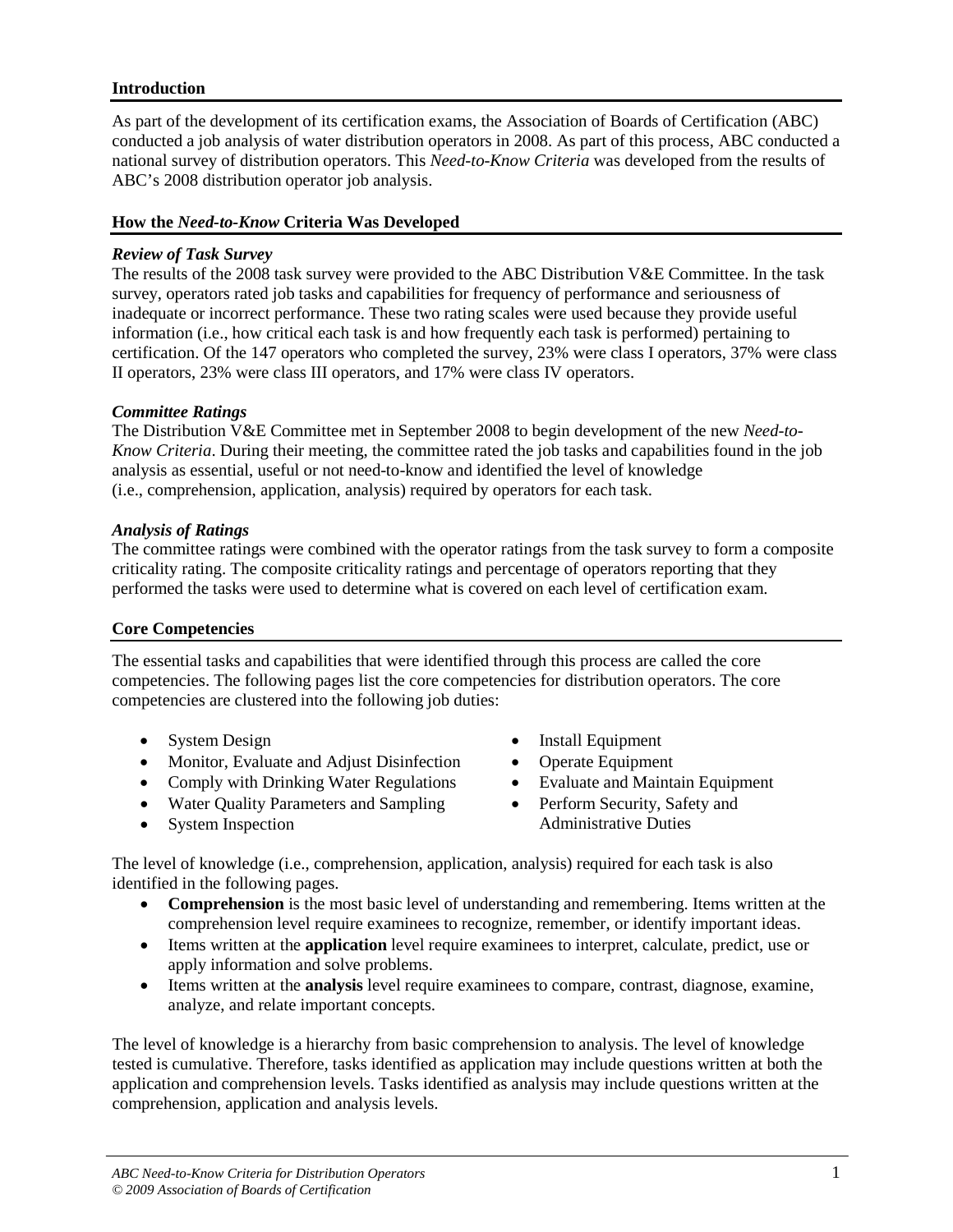# **Core Competencies for Distribution Operators**

| <b>System Design</b>           | <b>Class I</b> | <b>Class II</b> | <b>Class III</b> | <b>Class IV</b> |
|--------------------------------|----------------|-----------------|------------------|-----------------|
| Assess system demand           | Comprehension  | Comprehension   | Comprehension    | Comprehension   |
| Select materials               |                | Comprehension   | Comprehension    | Comprehension   |
| System layout                  |                | Comprehension   | Comprehension    | Comprehension   |
| Write plans                    |                | Comprehension   | Comprehension    | Comprehension   |
| System map                     | Comprehension  | Comprehension   | Comprehension    | Comprehension   |
| Perform pressure readings      | Comprehension  | Comprehension   | Comprehension    | Comprehension   |
| Select type of pipes           | Comprehension  | Comprehension   | Comprehension    | Comprehension   |
| Wells                          | Comprehension  | Comprehension   | Comprehension    | Comprehension   |
| Read blueprints, readings, and |                |                 |                  |                 |
| maps                           | Comprehension  | Comprehension   | Comprehension    | Comprehension   |
| Install shoring                | Comprehension  | Application     | Application      | Analysis        |
| Install joint restraints       | Comprehension  | Application     | Application      | Analysis        |
| Install thrust blocks          | Comprehension  | Application     | Application      | Analysis        |

# **Required Capabilities:**

- Ability to adjust equipment
- Ability to diagnose/troubleshoot system units
- Ability to discriminate between normal and abnormal conditions
- Ability to inspect pumps
- Ability to monitor electrical and mechanical equipment
- Knowledge of cathodic protection
- Knowledge of types of joints, restraints and thrust blocks
- Knowledge of fireflow requirements
- Knowledge of general electrical, hydraulic and mechanical principles
- Knowledge of measuring instruments
- Knowledge of piping material, type and size
- Knowledge of pneumatics
- Knowledge of regulations
- Knowledge of standards
- Knowledge of start-up and shut down procedures
- Knowledge of testing instruments
- Knowledge of water reuse
- Knowledge of watershed management
- Knowledge of well drilling principles
- Knowledge of well-head protection

| <b>Monitor, Evaluate and</b>   |                |                 |                  |                 |
|--------------------------------|----------------|-----------------|------------------|-----------------|
| <b>Adjust Disinfection</b>     | <b>Class I</b> | <b>Class II</b> | <b>Class III</b> | <b>Class IV</b> |
| Monitor chlorine disinfection  | Comprehension  | Comprehension   | Comprehension    | Comprehension   |
| Evaluate chlorine disinfection | Analysis       | Analysis        | Analysis         | Analysis        |
| Adjust chlorine disinfection   | Application    | Application     | Application      | Application     |

- Ability to adjust flow patterns
- Ability to diagnose, troubleshoot and adjust system units
- Ability to evaluate and maintain system units
- Ability to perform basic math
- Knowledge of general chemistry and physical science
- Knowledge of general electrical and hydraulic principles
- Knowledge of principles of measurement
- Knowledge of regulations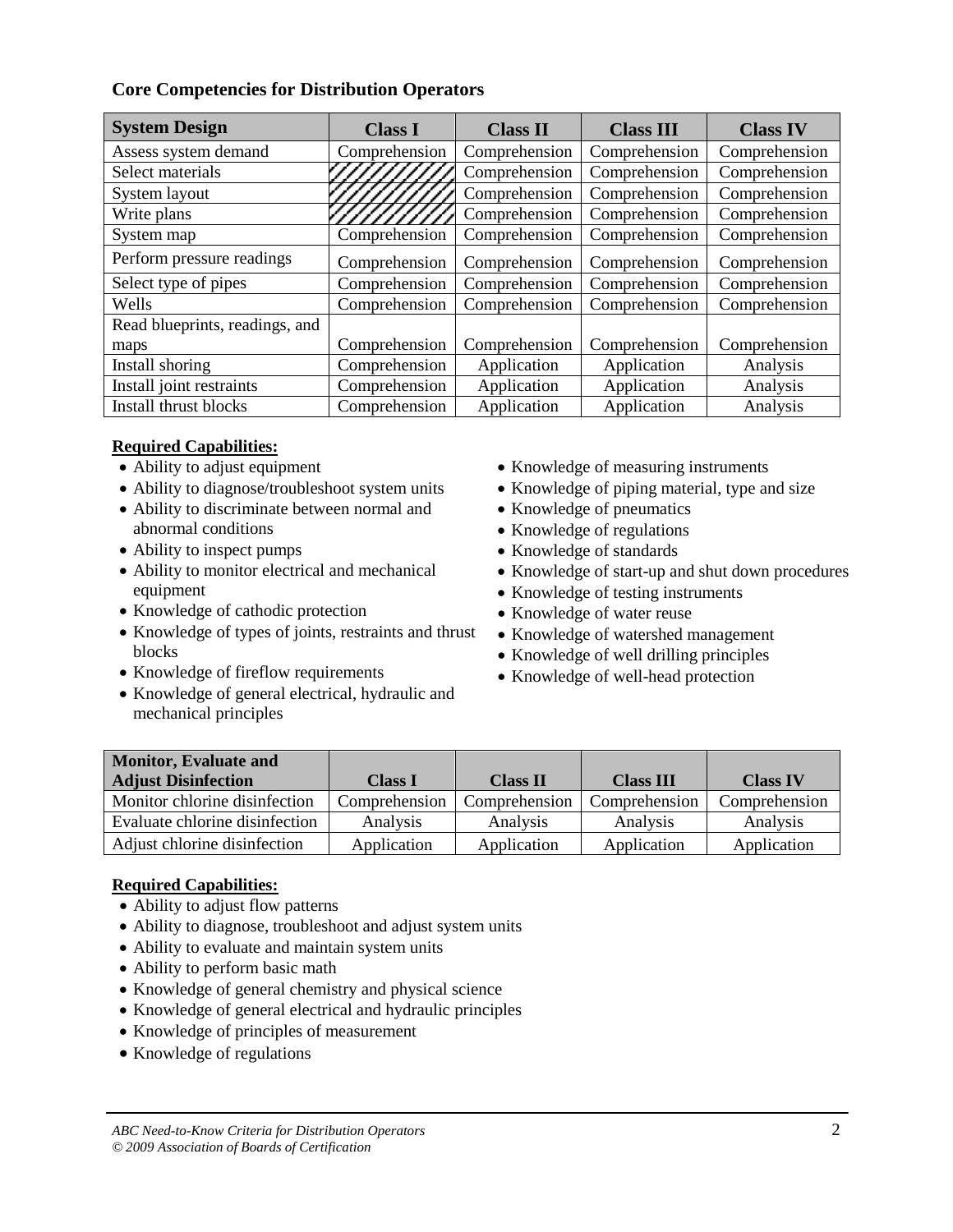| <b>Comply with Drinking</b>                                             |                |                 |                  |                 |  |
|-------------------------------------------------------------------------|----------------|-----------------|------------------|-----------------|--|
| <b>Water Regulations</b>                                                | <b>Class I</b> | <b>Class II</b> | <b>Class III</b> | <b>Class IV</b> |  |
| United States Exams – Code of Federal Regulations, Title 40, Part 141 – |                |                 |                  |                 |  |
| <b>National Primary Drinking Water Regulations:</b>                     |                |                 |                  |                 |  |
| Subpart A - General                                                     |                |                 |                  |                 |  |
| definitions                                                             | Comprehension  | Comprehension   | Comprehension    | Comprehension   |  |
| Subpart B - Maximum                                                     |                |                 |                  |                 |  |
| contaminant levels                                                      | Comprehension  | Comprehension   | Comprehension    | Comprehension   |  |
| Subpart C - Monitoring and                                              |                |                 |                  |                 |  |
| analytical requirements                                                 | Comprehension  | Comprehension   | Comprehension    | Comprehension   |  |
| Subpart D - Reporting and                                               |                |                 |                  |                 |  |
| recordkeeping                                                           | Comprehension  | Comprehension   | Comprehension    | Comprehension   |  |
| Subpart I - Control of lead and                                         |                |                 |                  |                 |  |
| copper                                                                  | Comprehension  | Comprehension   | Comprehension    | Comprehension   |  |
| Subpart Q - Public notification                                         |                |                 |                  |                 |  |
| of drinking water violations                                            | Comprehension  | Comprehension   | Comprehension    | Comprehension   |  |
| <b>Canadian Exams</b>                                                   |                |                 |                  |                 |  |
| Provincial and territorial                                              |                |                 |                  |                 |  |
| regulations                                                             | Comprehension  | Comprehension   | Comprehension    | Comprehension   |  |

| <b>Water Quality Parameters</b> |                |                 |                  |                 |
|---------------------------------|----------------|-----------------|------------------|-----------------|
| and Sampling                    | <b>Class I</b> | <b>Class II</b> | <b>Class III</b> | <b>Class IV</b> |
| Chlorine demand                 | Application    | Application     | Application      | Analysis        |
| Chlorine residual               | Application    | Application     | Application      | Analysis        |
| pH                              | Application    | Application     | Application      | Analysis        |
| Temperature                     | Application    | Application     | Application      | Analysis        |
| Turbidity                       | Application    | Application     | Application      | Analysis        |

- Ability to calibrate instruments
- Ability to follow written procedures
- Ability to interpret Material Safety Data Sheets
- Ability to perform and interpret laboratory analyses
- Ability to perform basic math
- Ability to recognize normal and abnormal analytical results
- Knowledge of general chemistry and physical science
- Knowledge of laboratory equipment
- Knowledge of normal characteristics of water
- Knowledge of principles of measurement
- Knowledge of proper chemical handling and storage
- Knowledge of proper sampling procedures
- Knowledge of public notification requirements
- Knowledge of quality control/quality assurance practices
- Knowledge of regulations
- Knowledge of reporting requirements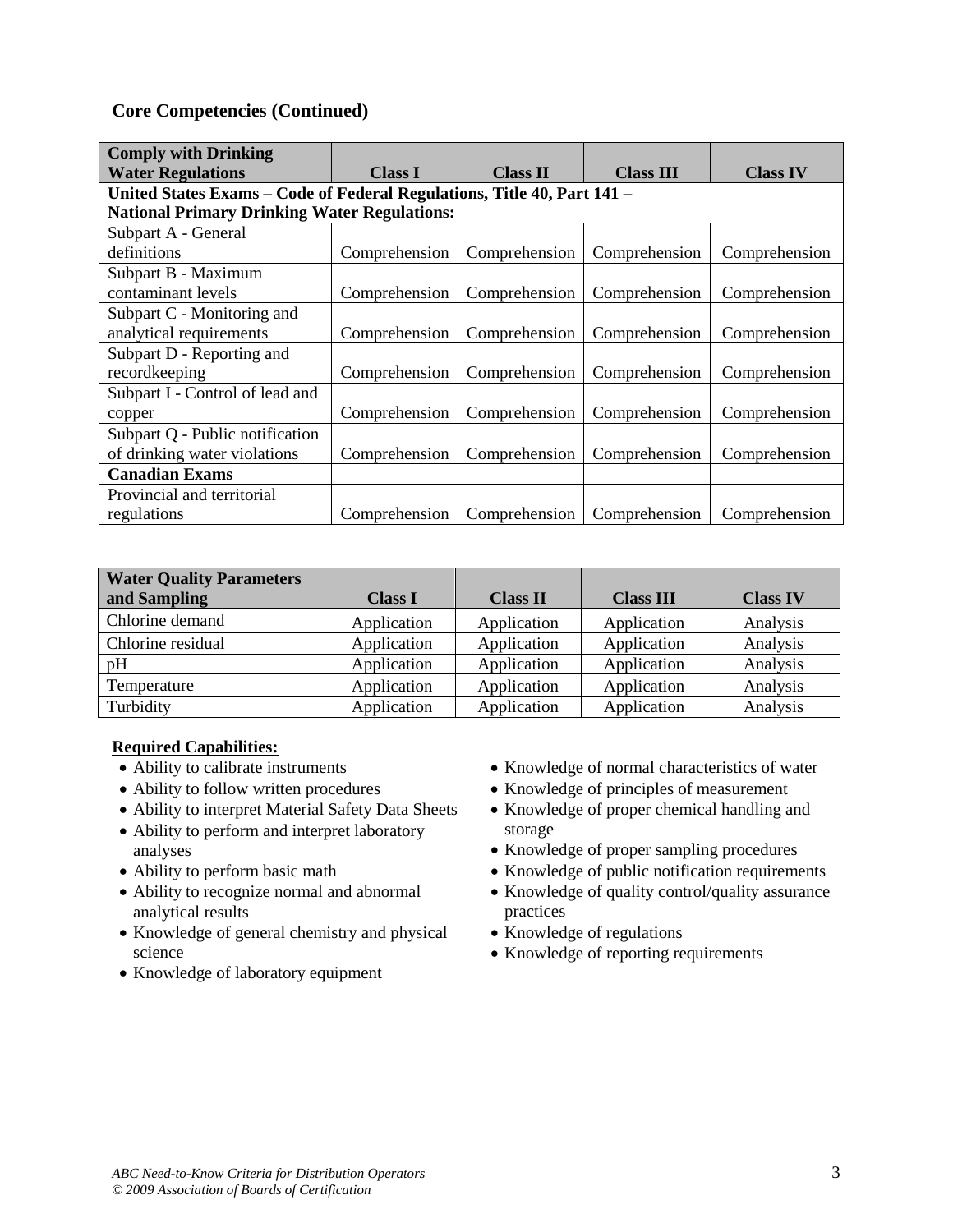| <b>System Inspection</b> | Class I       | Class II      | <b>Class III</b> | Class IV    |
|--------------------------|---------------|---------------|------------------|-------------|
| Cross-connection surveys | Comprehension | Comprehension | Application      | Application |
| Sample site plan         | Comprehension | Comprehension | Application      | Application |

# **Required Capabilities:**

- Ability to communicate verbally and in writing
- Ability to discern between normal and abnormal conditions
- Knowledge of hydrology
- Knowledge of monitoring requirements
- Knowledge of proper sampling procedures and requirements
- Knowledge of sanitary survey process
- Knowledge of well-head protection
- Knowledge of safety procedures

| <b>Install Equipment</b> | <b>Class I</b> | <b>Class II</b> | <b>Class III</b> | <b>Class IV</b> |  |
|--------------------------|----------------|-----------------|------------------|-----------------|--|
| Hydrants                 | Comprehension  | Application     | Application      | Application     |  |
| <b>Meters</b>            | Comprehension  | Application     | Application      | Application     |  |
| Service piping           | Comprehension  | Application     | Application      | Application     |  |
| Service connections      | Comprehension  | Application     | Application      | Application     |  |
| Shoring                  | Comprehension  | Application     | Application      | Application     |  |
| Taps                     | Comprehension  | Application     | Application      | Analysis        |  |
| Valves                   | Comprehension  | Application     | Application      | Analysis        |  |
| Water mains              | Comprehension  | Application     | Application      | Analysis        |  |

- Ability to follow written procedures
- Knowledge of backflow prevention assemblies and methods
- Knowledge of facility operation and maintenance
- Knowledge of function of tools
- Knowledge of pipe fittings and joining methods
- Knowledge of piping material, type and size
- Knowledge of regulations
- Knowledge of start-up and shut-down procedures
- Knowledge of well drilling principles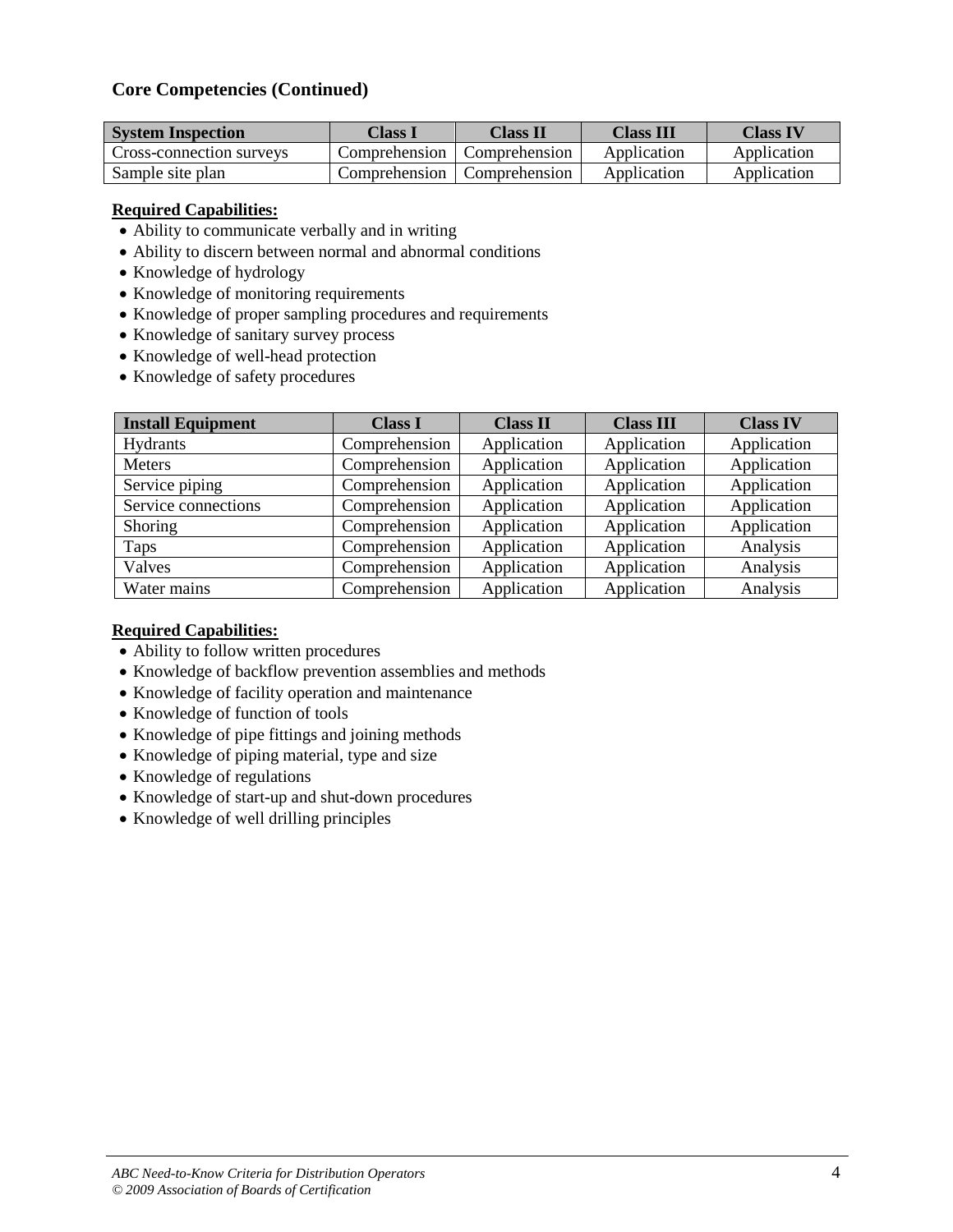| <b>Operate Equipment</b>     | <b>Class I</b> | <b>Class II</b> | <b>Class III</b> | <b>Class IV</b> |
|------------------------------|----------------|-----------------|------------------|-----------------|
| Blowers and compressors      | Comprehension  | Comprehension   | Comprehension    | Comprehension   |
| Centrifugal pumps            | Comprehension  | Comprehension   | Comprehension    | Analysis        |
| Chlorinators                 | Comprehension  | Comprehension   | Application      | Application     |
| Computers                    | Comprehension  | Comprehension   | Comprehension    | Comprehension   |
| Electric motors              | Comprehension  | Comprehension   | Comprehension    | Comprehension   |
| Electronic testing equipment | Comprehension  | Comprehension   | Comprehension    | Comprehension   |
| Generators                   | Comprehension  | Comprehension   | Comprehension    | Comprehension   |
| Hand tools                   | Comprehension  | Comprehension   | Comprehension    | Comprehension   |
| Heavy vehicles               | Comprehension  | Comprehension   | Comprehension    | Comprehension   |
| Hydrants                     | Comprehension  | Application     | Application      | Application     |
| Instrumentation              | Comprehension  | Comprehension   | Comprehension    | Comprehension   |
| Leak correlators/detectors   | Comprehension  | Application     | Application      | Application     |
| Pipe locators                | Comprehension  | Application     | Application      | Application     |
| Positive-displacement pumps  | Comprehension  | Application     | Application      | Analysis        |
| Power tools                  | Comprehension  | Comprehension   | Comprehension    | Comprehension   |
| Remote terminal units (RTU)  | Comprehension  | Comprehension   | Comprehension    | Comprehension   |
| Samplers                     | Comprehension  | Comprehension   | Comprehension    | Comprehension   |
| <b>SCADA</b> system          | Comprehension  | Comprehension   | Comprehension    | Comprehension   |
| Tapping equipment            | Comprehension  | Application     | Application      | Analysis        |
| Telemetry system             | Comprehension  | Comprehension   | Comprehension    | Comprehension   |
| Valve locators               | Comprehension  | Comprehension   | Comprehension    | Comprehension   |
| Valves                       | Comprehension  | Comprehension   | Comprehension    | Comprehension   |

- Ability to evaluate and adjust equipment
- Ability to discriminate between normal and abnormal conditions
- Ability to monitor electrical and mechanical equipment
- Knowledge of data acquisition techniques
- Knowledge of function of tools
- Knowledge of general electrical, hydraulic and mechanical principles
- Knowledge of regulations
- Knowledge of safety procedures and emergency plans
- Knowledge of start-up and shut-down procedures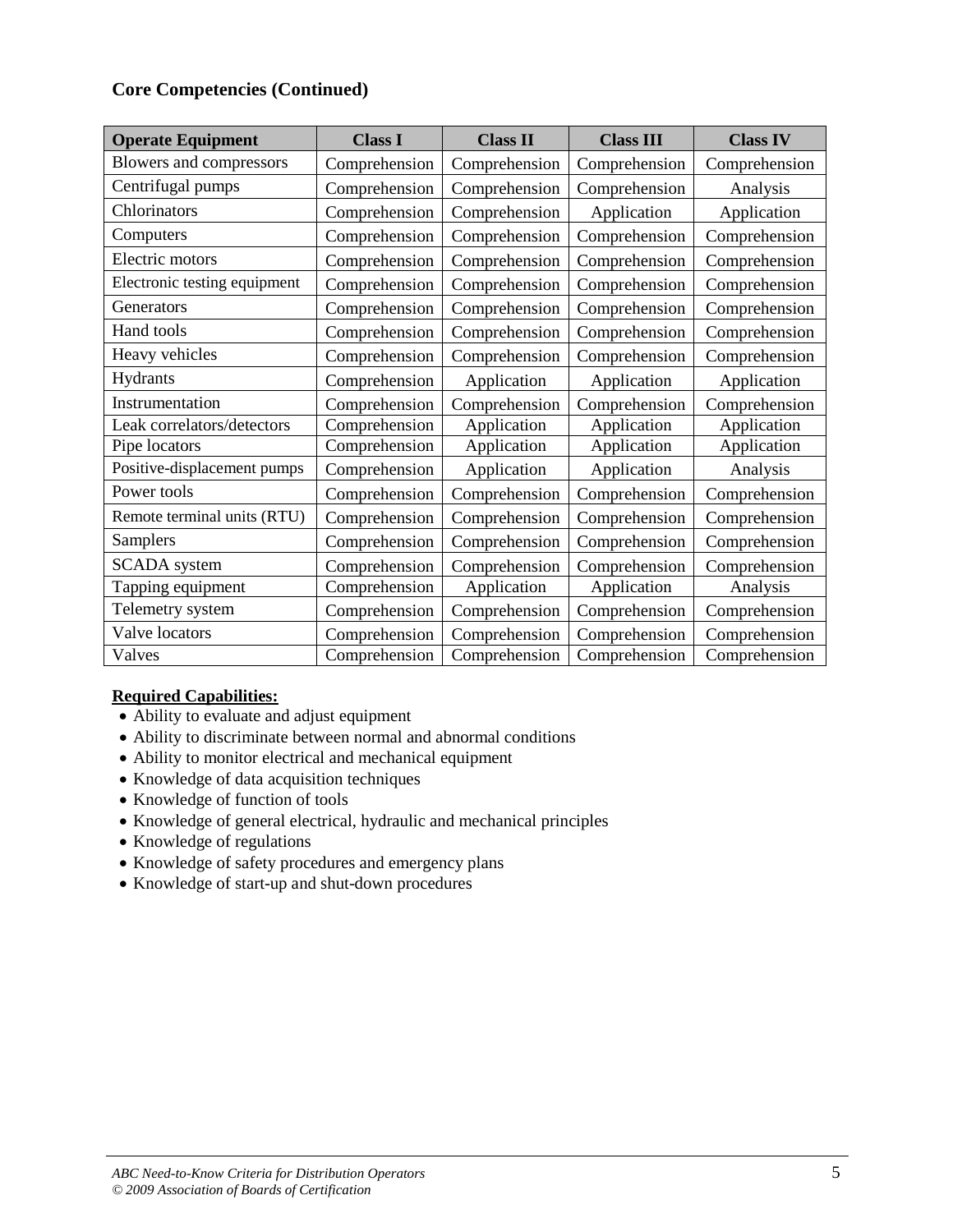**Core Competencies (Continued)**

| <b>Evaluate and Maintain</b>           |                                |                 |                  |                 |
|----------------------------------------|--------------------------------|-----------------|------------------|-----------------|
| <b>Equipment</b>                       | <b>Class I</b>                 | <b>Class II</b> | <b>Class III</b> | <b>Class IV</b> |
| <b>Evaluate Operation of Equipment</b> |                                |                 |                  |                 |
| Check speed of equipment               | Comprehension                  | Comprehension   | Application      | Analysis        |
| Inspect equipment for                  |                                |                 |                  |                 |
| abnormal conditions                    | Comprehension<br>Comprehension |                 | Comprehension    | Comprehension   |
| Measure temperature of                 |                                |                 |                  |                 |
| equipment                              | Comprehension                  | Comprehension   | Comprehension    | Comprehension   |
| Read charts                            | Comprehension                  | Comprehension   | Comprehension    | Comprehension   |
| Read gauges                            | Comprehension                  | Comprehension   | Comprehension    | Comprehension   |
| Read meters                            | Comprehension                  | Comprehension   | Comprehension    | Comprehension   |
| <b>Maintain Equipment</b>              |                                |                 |                  |                 |
| Backflow prevention methods            |                                |                 |                  |                 |
| and assemblies                         | Comprehension                  | Application     | Application      | Analysis        |
| Blowers and compressors                | Comprehension                  | Comprehension   | Comprehension    | Comprehension   |
| Cathodic protection devices            | Comprehension                  | Comprehension   | Comprehension    | Application     |
| Chlorinators                           | Comprehension                  | Application     | Application      | Application     |
| Corrosion control                      | Comprehension                  | Comprehension   | Comprehension    | Application     |
| Electric motors                        | Comprehension                  | Comprehension   | Comprehension    | Comprehension   |
| Fittings                               | Comprehension                  | Comprehension   | Application      | Application     |
| Generators                             | Comprehension                  | Comprehension   | Comprehension    | Comprehension   |
| Hydrants                               | Comprehension                  | Application     | Application      | Analysis        |
| Hydraulic equipment                    | Comprehension                  | Comprehension   | Comprehension    | Application     |
| Instrumentation                        | Comprehension                  | Comprehension   | Comprehension    | Comprehension   |
| Pipe Joints                            | Comprehension                  | Application     | Application      | Application     |
| Leak detection programs                | Comprehension                  | Comprehension   | Comprehension    | Comprehension   |
| Meters                                 | Comprehension                  | Application     | Application      | Analysis        |
| Service pipes                          | Comprehension                  | Comprehension   | Application      | Application     |
| Pressure sensors instruments           | Comprehension                  | Comprehension   | Comprehension    | Comprehension   |
| Pumps                                  | Comprehension                  | Comprehension   | Application      | Application     |
| Service connections                    | Comprehension                  | Application     | Application      | Analysis        |
| Valves                                 | Comprehension                  | Application     | Application      | Analysis        |
| Water mains                            | Comprehension                  | Application     | Application      | Analysis        |
| Water storage facility                 | Comprehension                  | Application     | Application      | Analysis        |

- Ability to assign work to proper trade
- Ability to calibrate equipment
- Ability to diagnose/troubleshoot equipment
- Ability to differentiate between preventive  $\&$ corrective maintenance
- Ability to discriminate between normal and abnormal conditions
- Ability to follow written procedures
- Ability to order necessary spare parts
- Ability to perform general maintenance
- Ability to record information
- Knowledge of backflow prevention, methods and assemblies
- Knowledge of corrosion control process
- Knowledge of dechlorination process
- Knowledge of different types of cross-connections
- Knowledge of disinfection process
- Knowledge of facility operation and maintenance
- Knowledge of general electrical, hydraulic and mechanical principles
- Knowledge of pipe fittings and joining methods
- Knowledge of piping material, type and size
- Knowledge of pneumatics
- Knowledge of protective coatings and paints
- Knowledge of regulations and standards
- Knowledge of start-up and shut-down procedures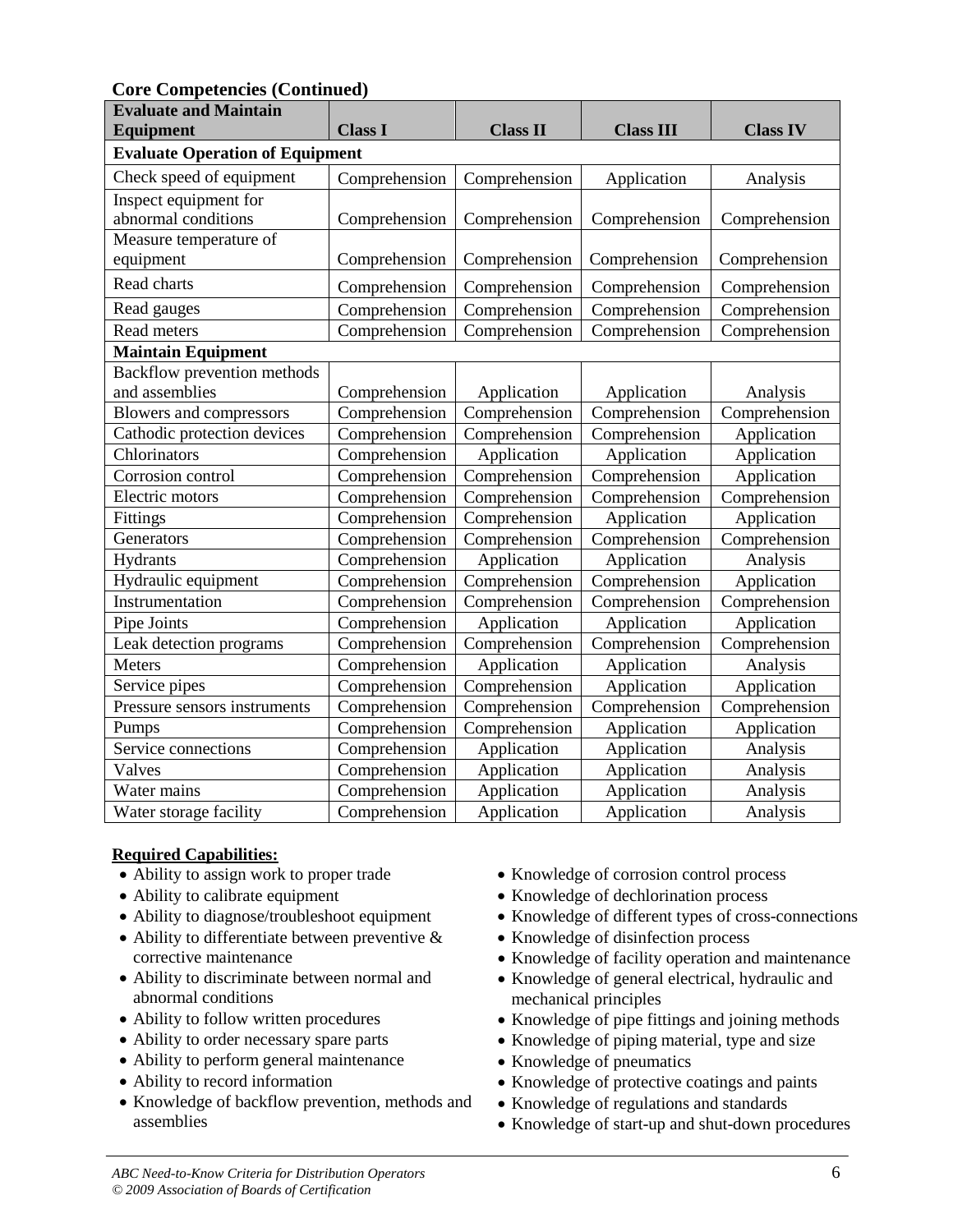| <b>Perform Security, Safety and Administrative Duties</b> |                |                              |                  |                 |
|-----------------------------------------------------------|----------------|------------------------------|------------------|-----------------|
|                                                           | <b>Class I</b> | <b>Class II</b>              | <b>Class III</b> | <b>Class IV</b> |
| Perform security and safety procedures related to:        |                |                              |                  |                 |
| Chemical handling                                         | Application    | Application                  | Application      | Application     |
| Confined space entry                                      | Application    | Application                  | Application      | Application     |
| <b>Electrical</b> grounding                               | Application    | Application                  | Application      | Application     |
| Excavation                                                | Application    | Application                  | Application      | Application     |
| Facility inspection                                       | Application    | Application                  | Application      | Application     |
| Fire safety                                               | Application    | Application                  | Application      | Application     |
| Lifting                                                   | Application    | Application                  | Application      | Application     |
| Lock-out/tag-out                                          | Application    | Application                  | Application      | Application     |
| Personal protection                                       |                |                              |                  |                 |
| equipment                                                 | Application    | Application                  | Application      | Application     |
| Public protection                                         | Application    | Application                  | Application      | Application     |
| Shoring                                                   | Application    | Application                  | Application      | Application     |
| Slips, trips, and falls                                   | Application    | Application                  | Application      | Application     |
| Tailgate safety session                                   | Application    | Application                  | Application      | Application     |
| Terrorism                                                 | Application    | Application                  | Application      | Application     |
| Traffic/work zone                                         | Application    | Application                  | Application      | Application     |
| Trenching                                                 | Application    | Application                  | Application      | Application     |
| Contamination                                             | Comprehension  | Comprehension<br>Application |                  | Application     |
| Facility upset                                            | Comprehension  | Comprehension                | Application      | Application     |
| Natural disaster                                          | Comprehension  | Comprehension                | Application      | Application     |
| Power outage                                              | Comprehension  | Application                  | Application      | Application     |
| Spill response                                            | Comprehension  | Comprehension                | Application      | Analysis        |
| Vandalism                                                 | Comprehension  | Comprehension                | Comprehension    | Comprehension   |
| Perform administrative procedures, such as:               |                |                              |                  |                 |
| Administer safety &<br>compliance program                 | Comprehension  | Comprehension                | Comprehension    | Comprehension   |
| Develop budget                                            |                |                              |                  |                 |
| Develop operation and                                     | Comprehension  | Application                  | Application      | Application     |
| maintenance plan                                          | Comprehension  | Application                  | Application      | Application     |
| Organize work activities                                  | Comprehension  | Comprehension                | Comprehension    | Comprehension   |
| Plan work activities                                      | Comprehension  | Analysis                     | Analysis         | Analysis        |
| Train employees                                           | Comprehension  | Comprehension                | Comprehension    | Comprehension   |
| Write internal reports                                    | Comprehension  | Comprehension                | Comprehension    | Comprehension   |
| Write state/provincial                                    |                |                              |                  |                 |
| reports                                                   | Analysis       | Analysis                     | Analysis         | Analysis        |
| Make oral presentations                                   | Comprehension  | Comprehension                | Comprehension    | Comprehension   |
| Respond to complaints                                     | Comprehension  | Comprehension                | Comprehension    | Comprehension   |
| Restore private property                                  | Comprehension  | Comprehension                | Comprehension    | Comprehension   |
| Restore traffic                                           | Comprehension  | Comprehension                | Comprehension    | Comprehension   |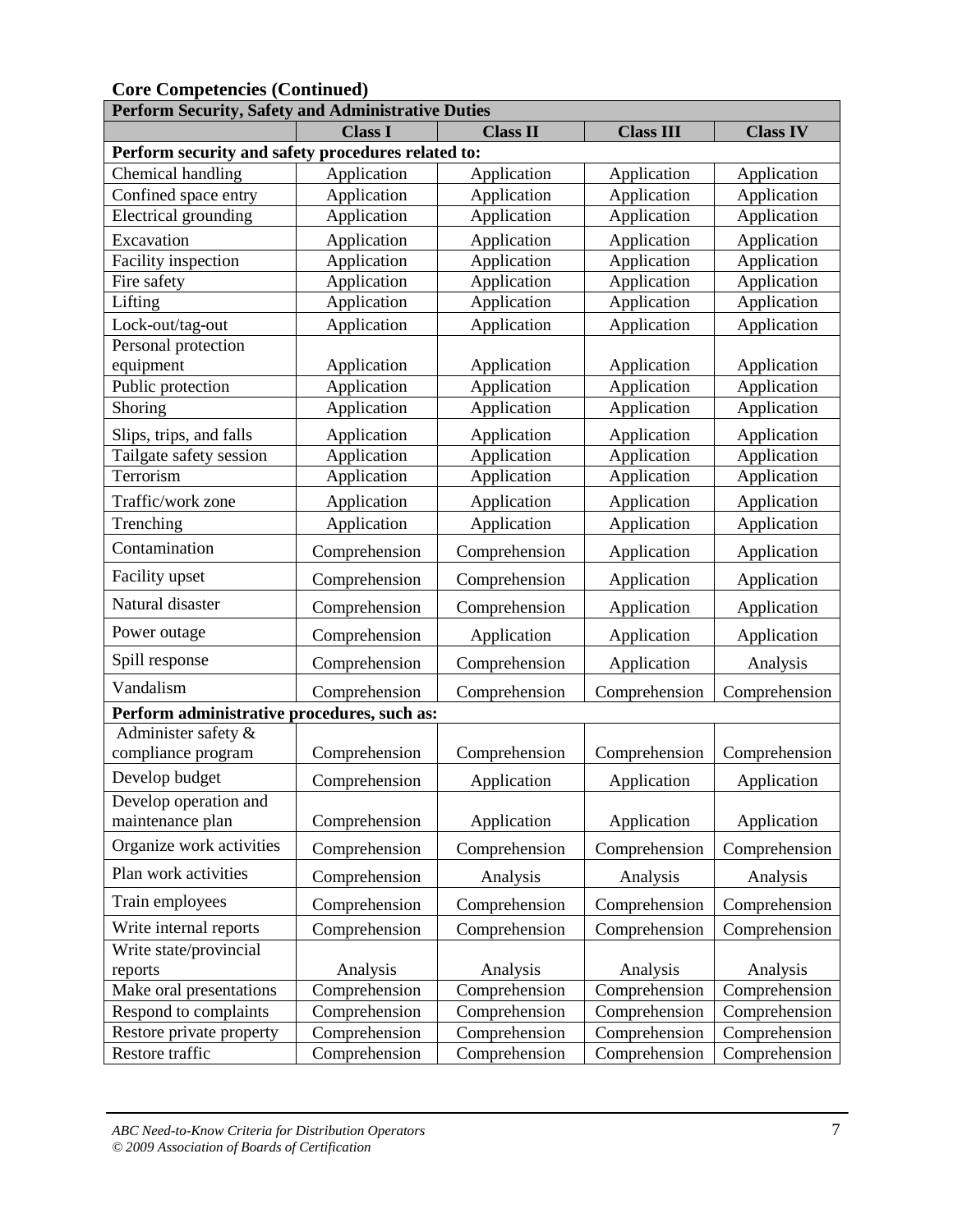| <b>Perform Security, Safety and Administrative Duties (continued)</b> |                |                 |                  |                 |
|-----------------------------------------------------------------------|----------------|-----------------|------------------|-----------------|
|                                                                       | <b>Class I</b> | <b>Class II</b> | <b>Class III</b> | <b>Class IV</b> |
| Promote customer                                                      |                |                 |                  |                 |
| service program                                                       | Comprehension  | Comprehension   | Comprehension    | Comprehension   |
| Promote media relations                                               |                |                 |                  |                 |
| program                                                               |                |                 |                  |                 |
| Promote public                                                        |                |                 |                  |                 |
| information program                                                   | Comprehension  | Comprehension   | Comprehension    | Comprehension   |

- Ability to assess likelihood of disaster occurring
- Ability to communicate verbally and in writing
- Ability to conduct meetings and training programs
- Ability to coordinate emergency response with other organizations
- Ability to demonstrate safe work habits and identify potential safety hazards/unsafe work conditions
- Ability to develop a staffing plan and work unit
- Ability to evaluate facility performance
- Ability to organize information and follow written Knowledge of principles of finance procedures
- Ability to generate written safety procedures and capital plans
- Ability to interpret data and review reports
- Ability to interpret Material Safety Data Sheets
- Ability to obtain unbiased data
- Ability to perform basic math
- Ability to perform impact assessments
- Ability to prepare and evaluate proposals
- Ability to select and operate safety equipment
- Ability to translate technical language into common terminology
- Knowledge of emergency plans
- Knowledge of facility operation and maintenance practices
- Knowledge of local codes and ordinances
- Knowledge of memorandums of understanding and agreements
- Knowledge of monitoring and reporting requirements
- Knowledge of policies and procedures
- Knowledge of potential causes of disasters in facility
- 
- Knowledge of principles of general communication
- Knowledge of principles of management
- Knowledge of principles of public relations
- Knowledge of public notification requirements and public participation process
- Knowledge of record keeping policies
- Knowledge of regulations
- Knowledge of risk management
- Knowledge of safe Drinking Water Act
- Knowledge of safety procedures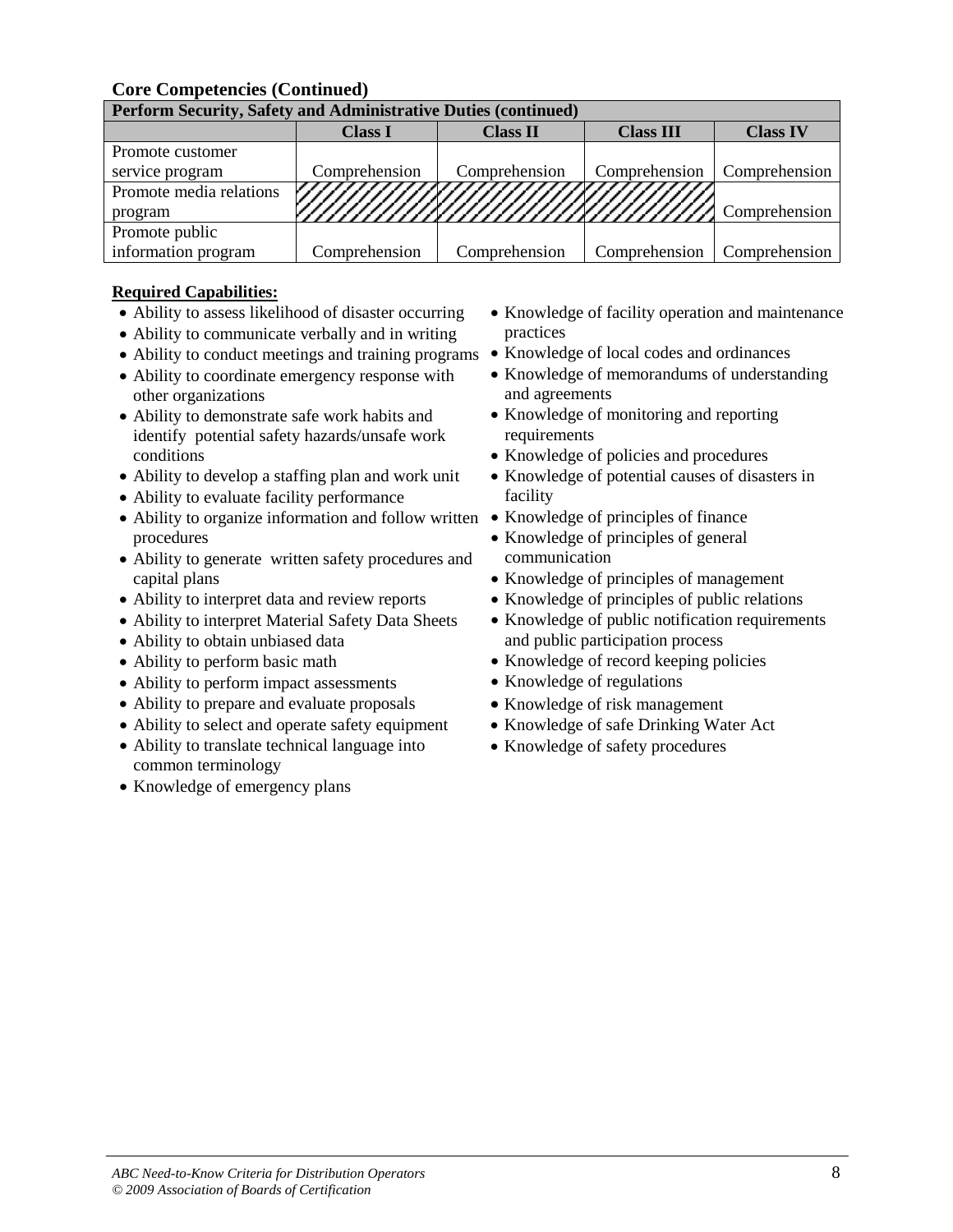# **ABC Distribution Certification Exams**

The ABC distribution certification exams evaluate an operator's knowledge of tasks related to the operation of distribution systems. The ABC Distribution V&E Committee determined the content of each exam based on the results of the national job analysis. To successfully take an ABC exam, an operator must demonstrate knowledge of the core competencies in this document.

Four levels of certification exams are offered by ABC, with class I being the lowest level and class IV the highest level. The specifications for the exams are based on a weighting of the job analysis results so that they reflect the criticality of tasks performed on the job. The specifications list the percentage of questions on the exam that fall under each job duty. For example, 7 to 10% of the questions on the ABC class I exam relate to "System Design." For a list of tasks and capabilities associated with each job duty, please refer to the list of core competencies on the previous pages.

|                                                            |               |               | Exam Level    |               |
|------------------------------------------------------------|---------------|---------------|---------------|---------------|
|                                                            | Class I       | Class II      | Class III     | Class IV      |
| <b>System Design</b>                                       | 7% - 10%      | 10% -13%      | 13% - 16%     | 15% - 18%     |
| Monitor, Adjust & Evaluate Disinfection                    | 5%            | 5%            | 5%            | 5%            |
| Comply with Drinking Water Regulations                     | 10% - 13%     | $10\% - 13\%$ | $10\% - 13\%$ | $10\% - 13\%$ |
| Water Quality Parameters & Sampling                        | 12% - 15%     | 12% - 15%     | 12% - 15%     | 12% - 15%     |
| <b>System Inspection</b>                                   | 5%            | 5%            | 5%            | 5%            |
| <b>Install Equipment</b>                                   | $11\% - 14\%$ | $9\% - 12\%$  | $9\% - 12\%$  | $6\% - 9\%$   |
| Operate Equipment                                          | 15% - 18%     | 16% - 19%     | 13% - 16%     | 13% - 16%     |
| Evaluate & Maintain Equipment                              | 14% - 17%     | $12\% - 15\%$ | $7\% - 10\%$  | 5%            |
| Perform Security, Safety &<br><b>Administrative Duties</b> | $12\% - 15\%$ | $12\% - 15\%$ | $17\% - 20\%$ | $20\% - 23\%$ |

# **ABC Distribution Exam Specifications**

# **Suggested Distribution Exam References**

The following are approved as reference sources for the ABC distribution examinations. Operators should use the latest edition of these reference sources to prepare for the exam.

# American Water Works Association (AWWA)

- *Water Transmission and Distribution*
- *Water Distribution Operator Training Handbook*
- *Basic Science Concepts and Applications*
- *Water System Security, A Field Guide*
- *Water Quality*

To order, contact: American Water Works Association 6666 West Quincy Ave. Denver, CO 80235 Web site: www.awwa.org Phone: (800) 926-7337 Fax: (303) 347-0804 E-mail: custsvc@awwa.org